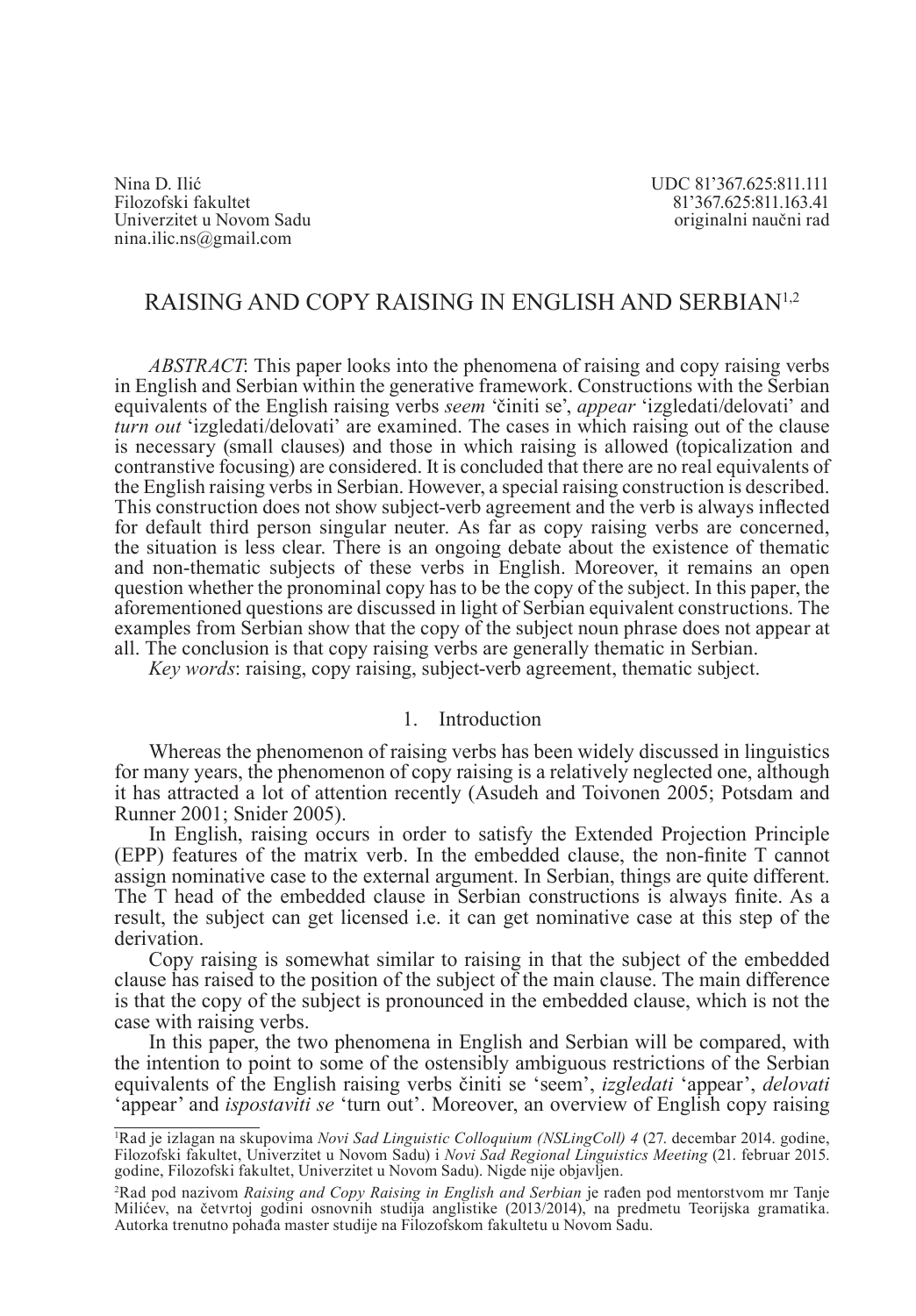will be presented, and then some of the conclusions which have been drawn related to copy raising will be further examined. More specifically, the issue of the thematic and non-thematic use of copy raising verbs will be looked into (i.e. whether or not they take an external argument).

### 2. Raising in Serbian

#### 2.1. (Non-) raising in Serbian?

First, cases in which there is subject-matrix verb agreement will be examined, since this structure is actually the only one parallel to English raising structures. The Serbian equivalents of the English raising verbs činiti se 'seem', *izgledati* 'appear' and *delovati* 'appear' seem to be highly restricted in the structures they occur in. They normally appear in structures which do not involve subject raising, as shown in (1).

1) Čini se/ Izgleda/ Deluje da je Petar u vezi sa Marijom. seem-3sg. SE/appear-3sg.pres. that is Peter-NOM in relationship-LOC with Maria-INSTR. 'It seems/appears that Peter is in a relationship with Maria.'

If we try to raise the subject out of the embedded clause, we see that this leads to ungrammaticality, as illustrated by (2) and (3).

|  | 2) *Petar se čini<br>Peter SE seem-3sg. pres. that | $\frac{d}{dx}$ da t <sub>petar</sub> je u | vezi<br>1S 1D | sa Marijom.<br>relationship-LOC with Maria-INSTR. |
|--|----------------------------------------------------|-------------------------------------------|---------------|---------------------------------------------------|
|  | 'Peter seems to be in a relationship with Maria.'  |                                           |               |                                                   |

| 3) | izgledaš/ deluješ               | da   | ne  | spavaš.         |
|----|---------------------------------|------|-----|-----------------|
|    | you-NOM appear-2sg.pres.        | that | not | sleep-2sg.pres. |
|    | 'You appear not to be sleeping. |      |     |                 |

Another candidate for raising verb equivalents in Serbian is the verb *ispostaviti se*, parallel to the English verb 'turn out'. This verb always takes the  $3<sup>rd</sup>$  person singular neuter past form. It is also very restricted and appears only in the structure matrix verb+*da-complement* (4).

| 4) | Ispostavilo<br>turn out-3sg.neuter.past SE<br>'It turned out that he failed the exam.'        | se    | da          | pro<br>that |    | pao | fail-3sg.masc.past | ispit.<br>exam-ACC                                            |
|----|-----------------------------------------------------------------------------------------------|-------|-------------|-------------|----|-----|--------------------|---------------------------------------------------------------|
|    | $*$ On<br>he-NOM SE turn out-3sg.neuter.past that<br>'He turned out to have failed the exam.' | se se | ispostavilo |             | da |     |                    | $t_{\text{ail}}$ je pao ispit.<br>fail-3sg.masc.past exam-ACC |

Radišić (2006) claims that the ungrammaticality shown in  $(2)$ ,  $(3)$ , and  $(5)$  results from the fact that there is a CP domain in the embedded clauses, out of which the subjects cannot raise. She uses the Clitic Climbing test<sup>3</sup> (Rizzi 1982) and the Topic/

**pro** seem. SG [that **children**] children, read.PL book

<sup>3</sup> The Clitic Climbing test examines whether the clitic can move out of the embedded clause. If the pronominal clitic replacing the embedded object NP/DP remains in the complement clause, the embedded clause is a phase. If not, the complement clause is not a CP domain. The examples from Radišić (2006) show that the embedded clause in Serbian is a phase:<br>1) pro, izgleda [da deca,

**<sup>1)</sup> proj** izgleda [da **decai** čitaju knjigu] (Radišić, 2006: 5)

<sup>&</sup>lt;sup>2</sup>It seems that the children are reading a book.'<br>2) pro. (\*je) izgleda (\*je) [da 2) proj **(\*je)** izgleda **(\*je)** [da **(je)** deca<sup>i</sup> čitaju] (Radišić, 2006: 6)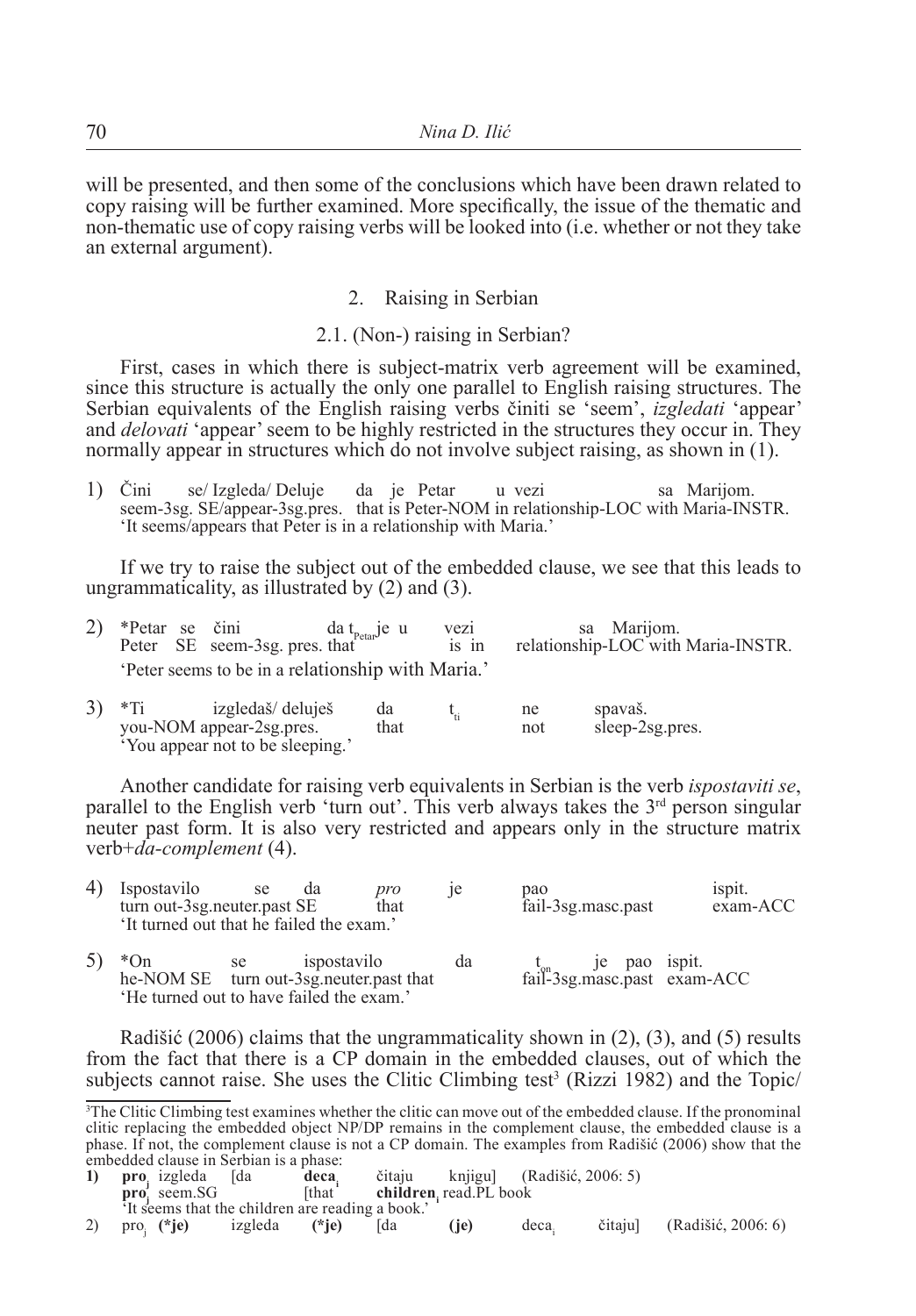Focus test (Rizzi 1997) to prove that clauses which are taken as complements of 'seemtype' verbs in Serbian are phases (CP domain).

Serbian is a pro-drop language. In the case of raising verbs, the subject is a phonologically unpronounced element *pro* (morphological marker on the verb is third person singular), and not an expletive, as in English. Since the EPP feature on T actually represents the main motivation for the subject of the embedded clause to move to the position reserved for the higher subject, it is not that unusual that we do not find regular raising in Serbian.

#### 2.2. Small clauses

Raising is obligatory in Serbian with small clauses:

6) Ta knjiga se čini  $[SC t<sub>ta knjiga</sub> zanimljiva/zanimljivom/*zanimljivo].$ that book-NOM SE seem-3sg.pres.  $[SC t<sub>ta knjiga</sub> zanimljiva/zanimljivom/*zanimerstu].$ interesting-NOM/INSTR./\*interstingly] 'That book seems interesting/\*interestingly.'

| izgleda<br>On                | [SC $t_{on}$ pametan/pametno]. |
|------------------------------|--------------------------------|
| he-NOM appear-3sg.pres. [SC] | $smart-NOM/smartly$            |
| 'He appears smart/*smartly.' |                                |

8) Marija deluje [SC t<sub>Marija</sub> razumna/razumno].<br>Maria-NOM appear-3sg. Pres. [SC reasonable-NOM/reasonably] 'Maria appears reasonable/\*reasonably.'

It is important to comment on the alternation of the adjective (predicate) and the adverb<sup>4</sup> in (7) and (8). English raising verbs do not allow the alternation of the adjective and the adverb. Since we can have both options in (7) and (8) (the second one is even preferred among the speakers), the verbs *izgledati* 'appear' and *delovati* 'appear' seem to be somewhere in-between raising and non-raising equivalents of English raising verbs. They do behave like raising verbs, at least when they occur with adjectives. On the other hand, činiti se 'seem' behaves like a real raising verb, because it involves real subject-verb agreement and it does not allow the alternation of the adjective and the adverb. The reason for this may be related to the semantics of these verbs, since *izgledati* and *delovati* are often interpreted as 'look like', which even in English is not always categorized as a real raising verb (Asudeh and Toivonen 2005: 4). On the other hand, the semantics of činiti se corresponds to the semantics of the English verb 'seem'.

#### 2.3. Contrastive focusing and topicalization

We have seen in section 2.1 that raising is not allowed in Serbian, in which there is subject-matrix verb agreement. However, raising (the term will be used for any movement out of the embedded clause) is allowed in a specific construction in which there is no subject-matrix verb agreement. These constructions require the presence of a personal pronoun in the dative case and are used more frequently in contrastive contexts (9).

pro<sub>i</sub> (\*it) seems. SG (\*it) [that (it) children<sub>i</sub> read. PL] 'It seems that the children are reading it.'

<sup>4</sup> This form could also be the neuter form of the predicative adjective (which describes state of affairs).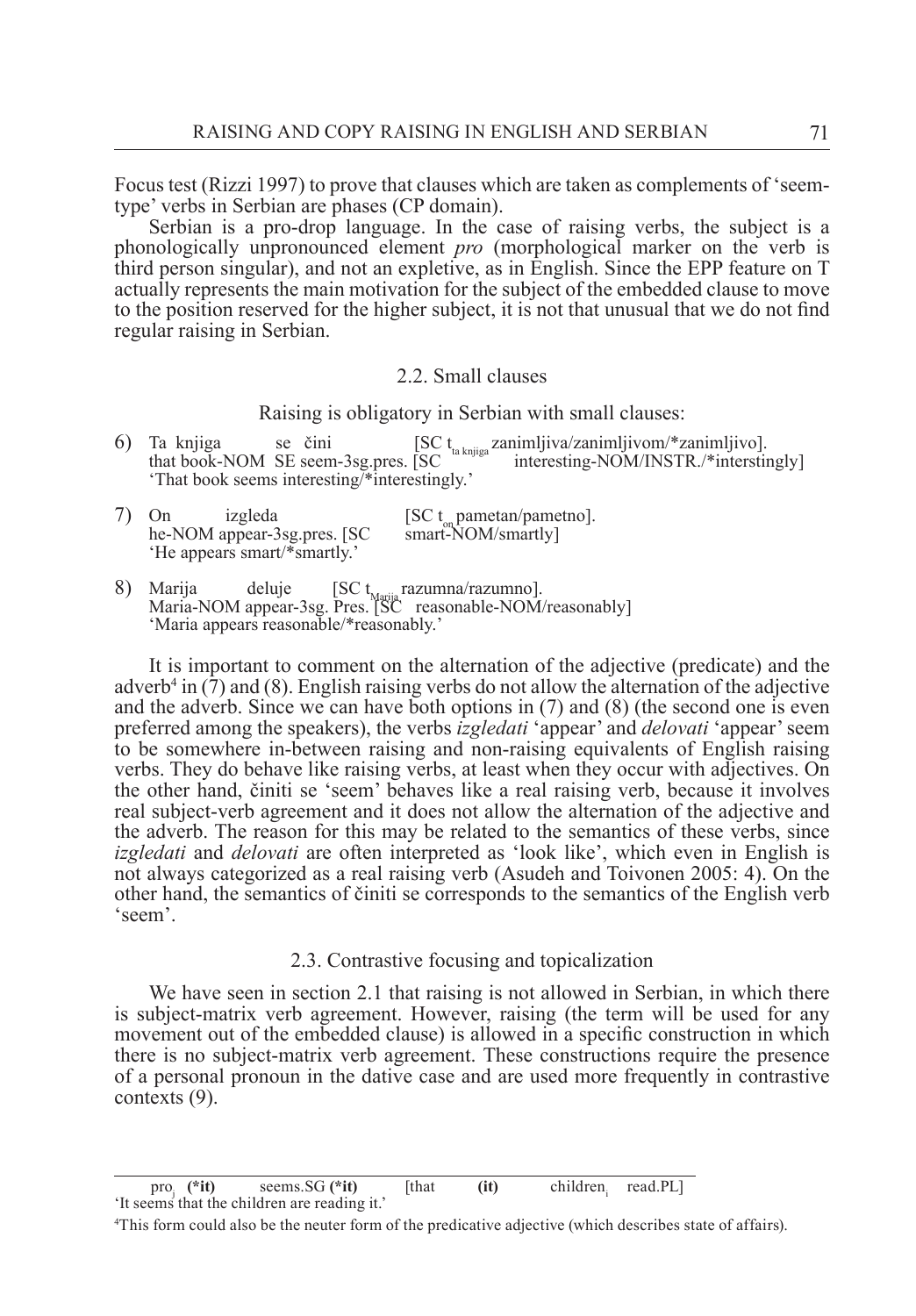|  | 9) Petar $*(mi)$         | se se | čini |                                                                      | da $t_{\text{Petar}}$ je |    | vezi             |
|--|--------------------------|-------|------|----------------------------------------------------------------------|--------------------------|----|------------------|
|  | PeterI-DAT SE            |       |      | seem-3sg. pres. that                                                 |                          | ın | relationship-LOC |
|  | sa Marijom (a            |       | ne   | Luka).                                                               |                          |    |                  |
|  | with Maria-INSTR and not |       |      | Luka-NOM                                                             |                          |    |                  |
|  |                          |       |      | Peter seems to me to be in a relationship with Maria (and not Luka). |                          |    |                  |

What has to be pointed out though is that  $(9)$  sounds odd to some native speakers. As shown above, it is ungrammatical without the dative clitic.

In addition to the examples in which the subject is contrastively focused, topicalization, shown in (10), is also allowed with raising verbs. The construction again obligatorily takes a personal pronoun in the dative case.

| $10$ ) Šta ti se |       |               | čini | da                                                                 |      | S1 | već  | negde čula                                                       |         |  |
|------------------|-------|---------------|------|--------------------------------------------------------------------|------|----|------|------------------------------------------------------------------|---------|--|
|                  |       |               |      | What you-DAT SE seem-3sg.pres.that                                 |      |    |      | already somewhere hear-2.sg.fem.past                             |         |  |
| Tu               | pesmu |               |      | $*(mi)$                                                            | se   |    | čini | da <i>pro</i> sam                                                | već     |  |
|                  |       | that song-ACC |      | I-DAT                                                              | - SE |    |      | seem-3sg.pres.that                                               | already |  |
|                  |       |               |      | negde čula t <sub>tu pesmu</sub> :<br>somewhere hear-1sg.fem. past |      |    |      |                                                                  |         |  |
|                  |       |               |      |                                                                    |      |    |      |                                                                  |         |  |
|                  |       |               |      |                                                                    |      |    |      | 'That song, it seems to me that I have already heard somewhere.' |         |  |

The construction in (10) seems to be impossible without the dative *mi* 'me', *ti* 'you' etc.

#### 2.4. Raising out of *da*-clauses

There are, however, some cases in which the subject appears in the position of the specifier of the higher  $\overline{T}$ , as shown in the structure in (11):

11)  $[CP/TP$  Subj  $[VPV_{\text{seem-tve}}]$  $[TP t_{\text{Subi}} \dots [VP t_{\text{Subi}}]]$ ].

In the examples with the given structure, the subject is always inanimate and/or non-referential. It appears in the form of demonstratives (12), (13).

| $12)$ Ovo | m <sub>1</sub>                 | se | čini |                                       | da $t_{\text{ovo}}$ je u redu.<br>is in order-LOC |
|-----------|--------------------------------|----|------|---------------------------------------|---------------------------------------------------|
|           |                                |    |      | This-NOM I-DAT SE seem-3sg.pres. that |                                                   |
|           | 'This seems to me to be fine.' |    |      |                                       |                                                   |

13) To se ispostavilo da t<sub>to</sub> je bilo tačno.<br>
That-NOM SE turn out-3sg neut part that was true  $turn out-3sg.$  neut.part. that was 'That turned out to be true.'

What is interesting is that in the above cases we see subject-matrix verb agreement. For instance, in (13) the verb is marked as  $3<sup>rd</sup>$  person singular neuter and the subject is singular and neuter. Switching to an animate subject would lead to an ungrammatical sentence as in (5), repeated here as (14), in which there is no subject-verb agreement. Using the masculine form of the verb also results in an ungrammatical sentence, as shown in  $(15)$ .

| $14$ *On se | ispostavilo                              | da | `on |               | pao | ispit.   |
|-------------|------------------------------------------|----|-----|---------------|-----|----------|
|             | he-NOM SE turn out-3sg. past. that       |    |     | fail-3sg.past |     | exam-ACC |
|             | 'He turned out to have failed the exam.' |    |     |               |     |          |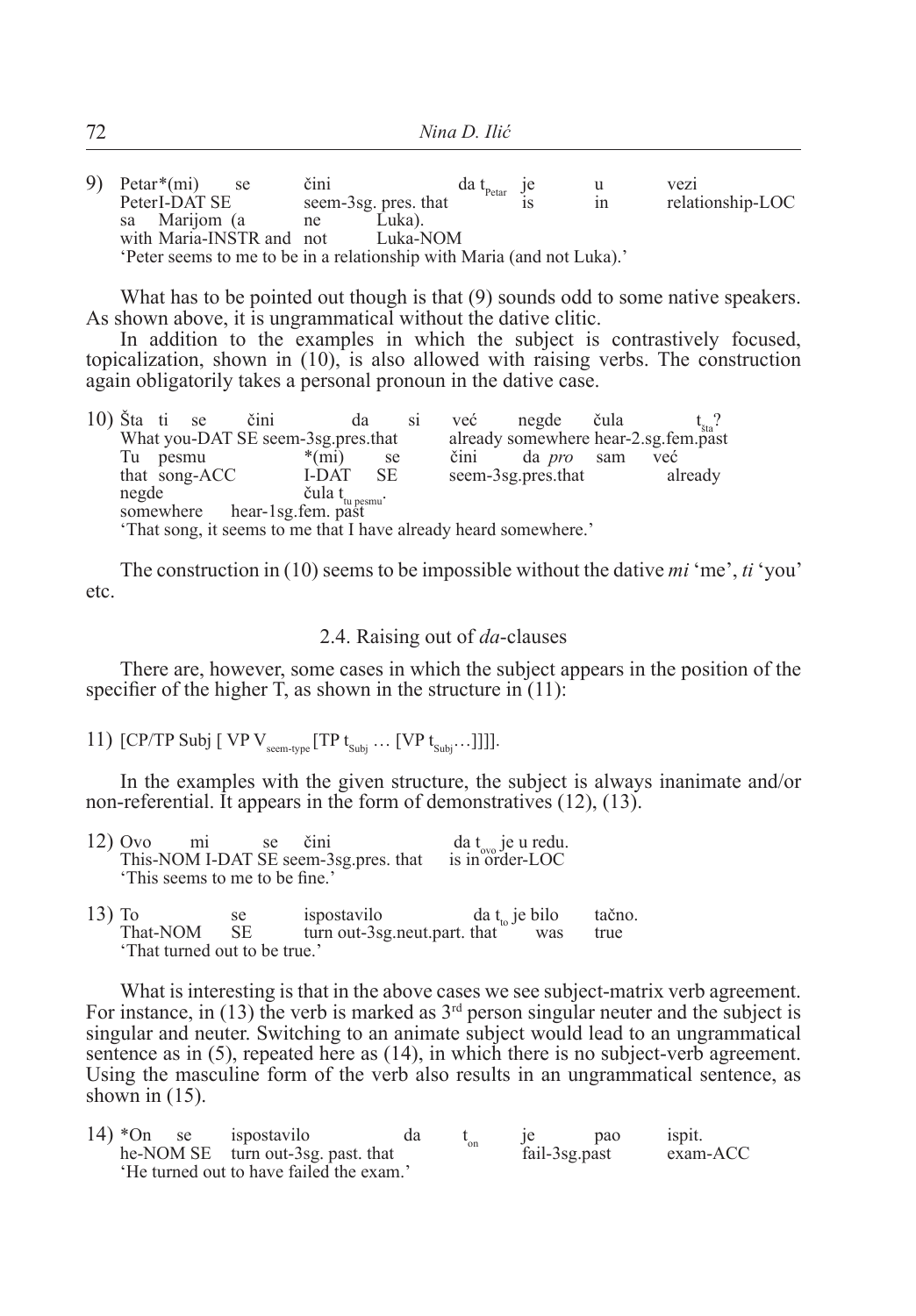15) \*On se ispostavio da je pao ispit.<br>
He-NOM SE turn out-3sg past that fail-3sg past exam-ACC  $turn out-3sg. past that$ 'He turned out to have failed the exam.'

The data above strongly suggest that raising verbs in Serbian always have to be in 3rd sg.neut form and that the Serbian equivalents of raising verbs get some kind of default neuter gender agreement. This leads to another interesting phenomenon – a special raising construction in which there is no subject-matrix verb agreement. Structures of this type have already been noted in Spanish (Holmlander 2004). The following example clearly illustrates this construction in Serbian:

16) Ti izgleda da me uopšte nisi slušala. You-NOM seem-3 sg. pres. that I-ACC at all not be-2sg. listen-2sg.past 'You seem not to have listened to me at all.'

In (16), the raised subject *ti* 'you' is stressed. In the unmarked case, it would be dropped. However, we can find structures in which the raised subject is not stressed. This incongruent structure has even been mentioned by some Serbian authors (Simonović and Arsenijević 2013), as shown in (17). As can be seen, the heavy topicalized phrase delays the clitic in the matrix subject.

| 17) Naredni           | odlomak | čini se                                                              | da počinje                                              | jednom samo- |
|-----------------------|---------|----------------------------------------------------------------------|---------------------------------------------------------|--------------|
| stalnom rečenicom.    |         |                                                                      |                                                         |              |
| Following section-NOM |         |                                                                      | seem-3.sg.pres.SE that begin-3.sg.pres. one independent |              |
| sentence-INSTR.       |         |                                                                      |                                                         |              |
|                       |         | 'The following section seems to begin with an independent sentence.' |                                                         |              |

All in all, it seems that the typical English raising construction is not acceptable in Serbian. However, there are some structures in which raising out of *da*-clauses is allowed. In those structures, the matrix verb always takes the third person singular neuter form.

## 3. Copy-Raising in English

#### 3.1. An overview of English copy raising

Different authors provide different interpretations and definitions of copy raising. Asudeh and Toivonen (2005: 1) define copy raising as "a phenomenon in which a raising verb takes a non-expletive subject and a complement containing an obligatory pronominal copy of the subject". The example is given in (18).

18) Thora seems like she adores popsicles. (Asudeh and Toivonen 2005: 1)

Asudeh and Toivonen (2005) claim that the subjects of real raising verbs are always non-thematic. What seems to be specific for their work is that they discard all those cases without a pronominal copy in the embedded clause as ungrammatical. For instance, example (19) is used to illustrate the ungrammaticality of a copy raising verb used without a pronominal copy in the embedded clause.

19) \*Thora seems like Isak adores popsicles. (Asudeh and Toivonen 2005: 3)

According to the authors, it is impossible to have two sources of perception within one sentence with a copy-raising verb, and this is exactly the reason why the previous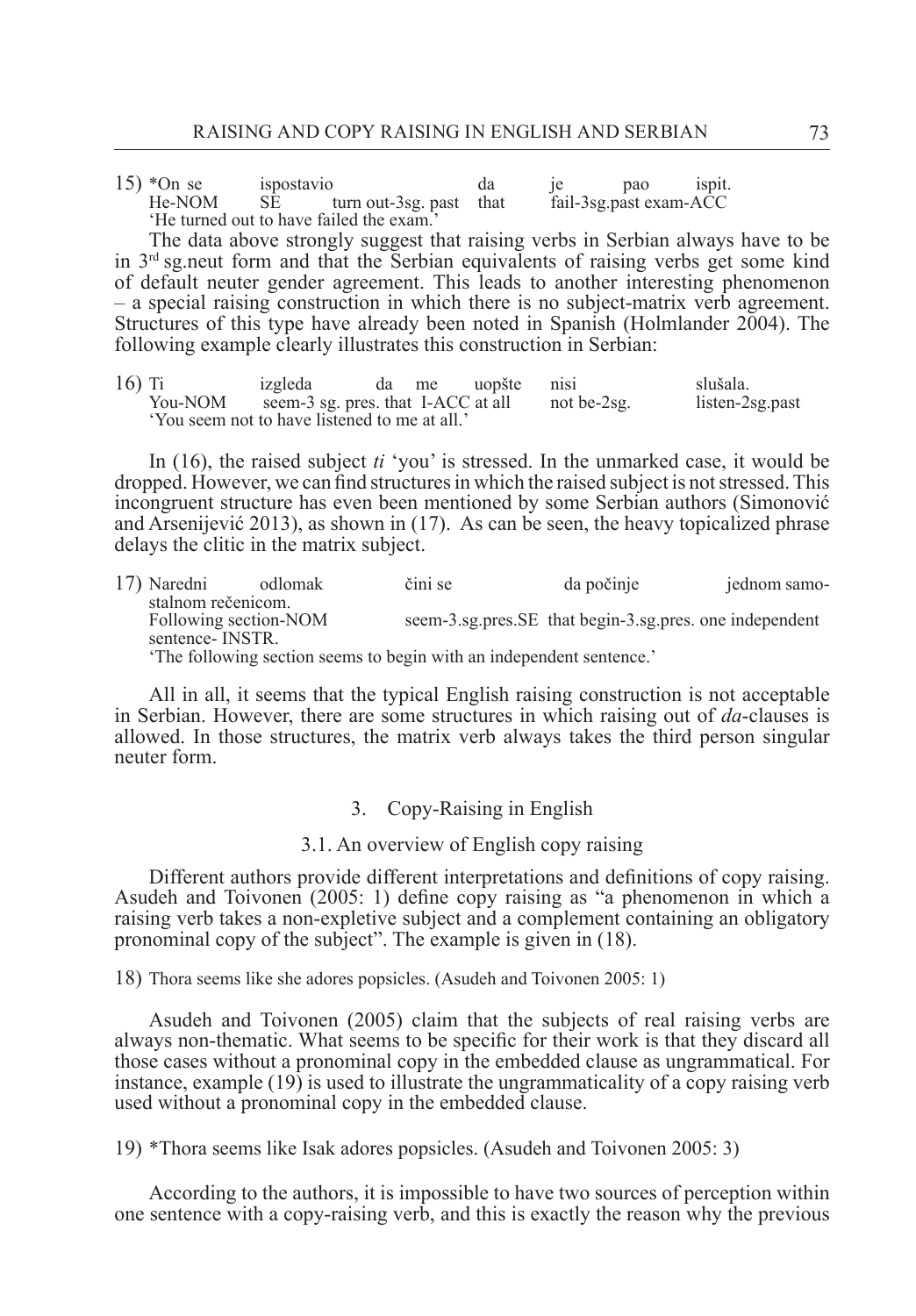example is ungrammatical – there would be two sources of perception, namely Thora and Isak. In copy raising sentences, the subject of the copy raising verb is interpreted as the source of perception, i.e. P-source. Moreover, the source of perception has to be present at the moment of utterance,<sup>5</sup> which is why  $(20)$  is not allowed on the reading that Tom is not present.

20) #Tom seems like he is cooking. (Asudeh and Toivonen 2005: 7

They further support their claim by providing Swedish examples with *på* 'on' adjuncts (meaning "to give off the impression"), in which it is impossible to express two different sources of perception, since this leads to ungrammaticality (21).

21) \*Tom verkar på Lisa so mom han har vunnit.

T. seems on L. as if he has won (Asudeh and Toivonen 2005: 11)

The intended meaning of the sentence is that Lisa gives the impression that Tom has won. However, the sentence is ungrammatical because, as Asudeh and Toivonen (2005) claim, two different linguistic expressions mark the P-source. The condition of the presence of the P-source will be discussed again in Section 5.

Furthermore, Asudeh and Toivonen (2005) make a distinction between copyraising verbs and perceptual resemblance verbs ('look/sound/smell/feel/taste like'), because the latter do not require a copy pronoun in their complement, as presented in (22).

22) Thora smells like Chris has been baking sticky beans. (Asudeh and Toivonen 2005: 4)

They claim that perceptual resemblance verbs are ambiguous between a thematic subject reading, when they have a non-expletive subject and a non-thematic subject reading, when there is an expletive. On the contrary, real raising subjects are always non-thematic.

Potsdam and Runner (2001: 453), on the other hand, define copy-raising (CR) as "a construction in which some constituent appears in a non-thematic position with its thematic position occupied by a pronominal copy". Their analysis is quite different from Asudeh and Toivonen's (2005), because they do not treat examples without a pronominal copy in the embedded clause as ungrammatical. In fact, they do categorize perception resemblance verbs as copy raising verbs. However, they present the concept of thematic and non-thematic use of copy raising verbs in English, i.e. verbs such as *seem* and *appear* are ambiguous between these two uses, when they take finite clauses introduced by like as their complements. The distinction is based on the observation that the subject in copy raising can have a there-expletive or an idiom chunk when the copy is placed in the embedded clause's subject position (non-thematic reading), as in (23) and (24). A non-thematic reading is not possible when the pronominal copy is not the subject of the embedded clause, which is why (25) and (26) are ungrammatical.

23) There looks like there's gonna be a riot. (Potsdam and Runner 2001: 455)

24) The shoe looks like it's on the other foot. (Potsdam and Runner 2001: 455)

25) \*There seems like John expects there to be an election. (Potsdam and Runner 2001: 456)

26) \*The other foot appears like the shoe is on it. (Potsdam and Runner 2001: 456)

Thus, only the examples with a pronominal copy in the subject position (27) are included in the category of the non-thematic use.

5 Asudeh and Toivonen (2005) name this problem 'the puzzle of the absent cook'.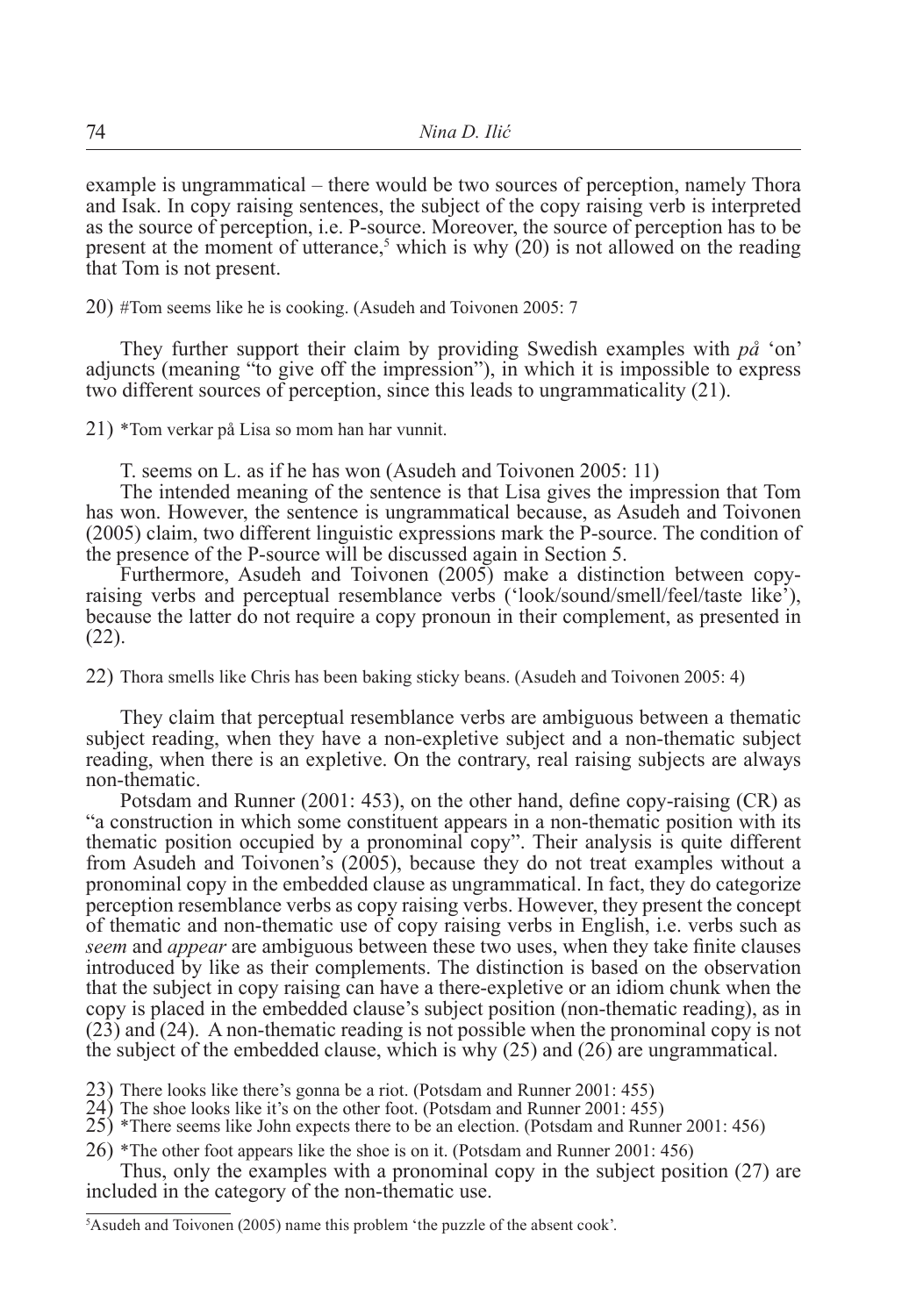27) It seems like Richard is in trouble.

Richard seems like he is in trouble. (Potsdam and Runner 2001: 454)

It should be added that they claim that the thematic use is available with these examples (with subject CR) as well:

- 28) He seems like he's ill.
- 29) 'It seems like he is ill' or 'He is acting like he is ill' (Potsdam and Runner 2001: 457)

Sentence (28) is ambiguous between a non-thematic reading (where the paraphrase with an expletive is possible) and a thematic reading, where the external theta role is assigned to 'he', with the meaning of the verb 'act like' or 'put on the appearance of' (Potsdam and Runner 2001: 457).

All instances of non-subject copies are classified under the thematic use of these predicates:

30) That book sounds like everyone thinks it should be banned (Potsdam and Runner 2001: 456)

Therefore, Potsdam and Runner (2001) exclude the possibility of a non-thematic reading with a pronoun which occupies a position other than that of the subject of the embedded clause.

Snider (2005) provides another account of copy raising. He claims that the referents of the subjects of the main and the embedded clause must be identical in copy raising sentences. He terms the constructions in which matrix and complement clause subjects are not identical "like-complement verbs". He also claims that the subject is thematic in (31), an example of such a construction. Verbs like *seem* can occur in both copy raising and like-complement constructions.

31) …he seems like they are bothering him. (Snider 2005: 4)

Snider (2005) distinguishes between monadic and dyadic semantics, which is basically whether the verb takes one or two arguments. He also predicts some ambiguous cases (32) when 'seem' can be interpreted as either monadic or dyadic, i.e. it can be interpreted as both a copy raising and a like-complement verb.

32) Pat seems like she's going to fail the course. (Snider 2005: 7)

(32) can be interpreted as either: 'somebody is grading her assignment; she is doing nothing at the time' or 'somebody sees Pat coming out of a difficult situation', with the former interpretation being monadic and the latter being dyadic.

Snider's view (2005) is actually similar to Potsdam and Runner's (2001), who claim that copy raising verbs are ambiguous between a thematic and a non-thematic reading. This is where the analysis diverges from Asudeh and Toivonen's (2005) account of real copy raising verbs, which, as they claim, can only be non-thematic. I am going to rely on Potsdam and Runner's (2001) approach in my analysis of Serbian data, because they show that examples of copy raising verbs without a subject copy in the embedded clause have been attested. Moreover, they show how copy raising verbs are sometimes ambiguous between a non-thematic and a thematic reading.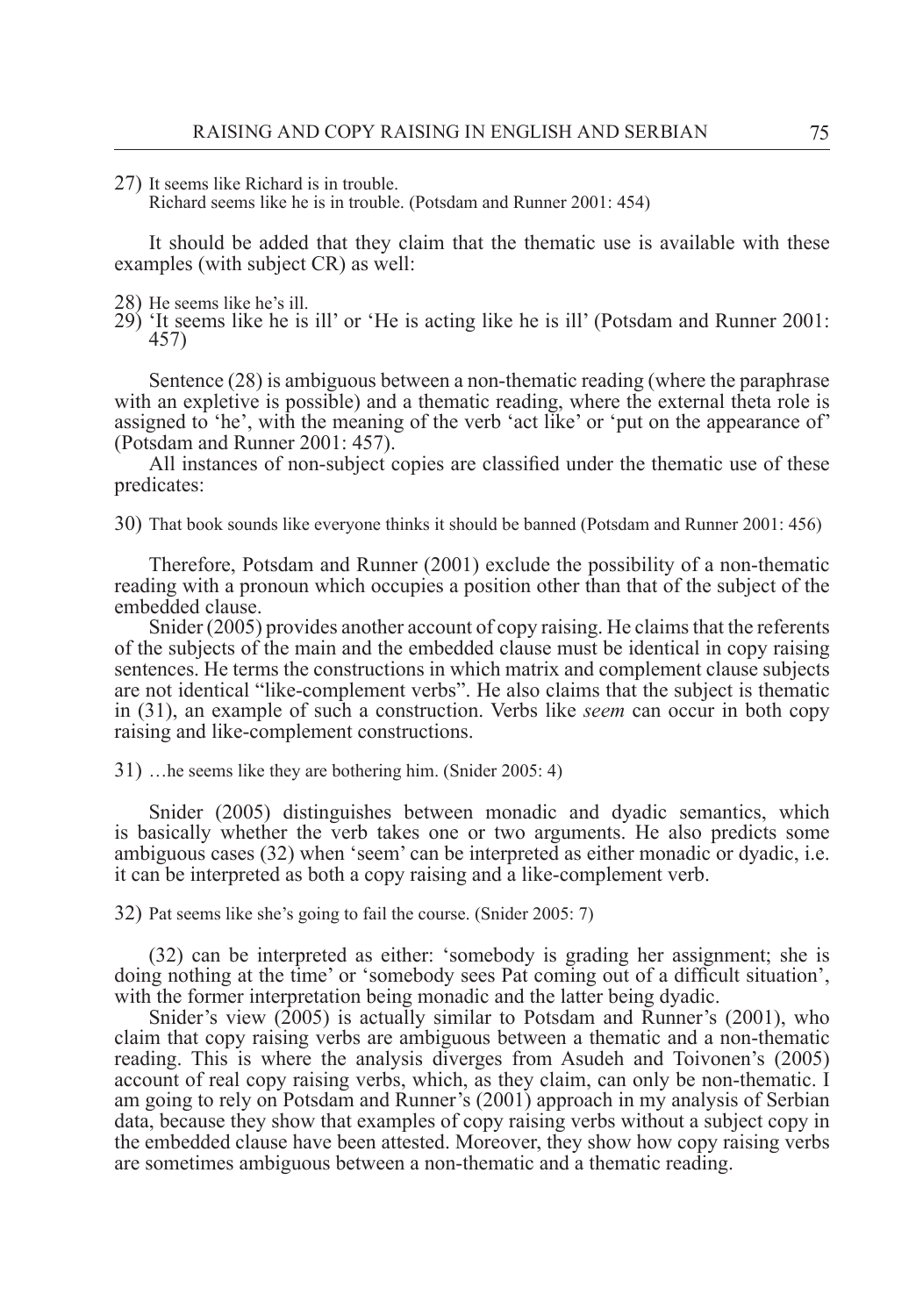### 4. Copy-Raising in Serbian

4.1. Copy-Raising with *izgledati/delovati* 'appear'

At first sight, copy raising seems available in Serbian:

| 33) Lena                            |  | izgleda [kao da $x_{\text{lrma}}$ [kao da keepast] [kao da keepast] [kao da keepast] [kao da keepast] [kao da keepast] [kao da keepast] [kao da keepast] [kao da keepast] [kao da keepast] [kao da keepast] [kao da keepast] [kao da | izgubila posao]. |         |
|-------------------------------------|--|--------------------------------------------------------------------------------------------------------------------------------------------------------------------------------------------------------------------------------------|------------------|---------|
| Lena-NOM look-3sg.pres.             |  |                                                                                                                                                                                                                                      |                  | job-ACC |
| 'Lena looks like she lost her job.' |  |                                                                                                                                                                                                                                      |                  |         |

34) Rob deluje  $\left[\begin{array}{ccc}kao & da & x_{\text{Rob}} & ne & prihvata\end{array}\right]$  raskid Rob-NOM appear-3sg. pres. like that not accept-3sg.pres. breakup-ACC sa Barbarom]. with Barbara-INSTR. 'Rob appears like he does not accept his break-up with Barbara.'

In Serbian we find both the preposition *kao* 'like' and the complementizer *da*. Moreover, there is no copy of the subject in the embedded clause. If we try to insert it, this leads to ungrammatical sentences (unless the copy is placed in a stressed/ contrastive position), as exemplified by (35) and (36).

|                     | 35) *Lena izgleda                                                | kao da je | ona | izgubila | posao.                                   |  |
|---------------------|------------------------------------------------------------------|-----------|-----|----------|------------------------------------------|--|
|                     | Lena-NOM look-3sg. pres. like that be-3sg. she-NOM lose-3sg.past |           |     |          | job-ACC                                  |  |
|                     | 'Lena looks like she lost her job.'                              |           |     |          |                                          |  |
| 36) *Rob            | deluje kao                                                       | da        | on  | ne       | prihvata raskid                          |  |
|                     | Rob-NOM appear-3sg.pres. like that                               |           |     |          | he-NOM not accept-pres.3sg. break-up-ACC |  |
| Brabarom.<br>sa     |                                                                  |           |     |          |                                          |  |
| with Barbara-INSTR. |                                                                  |           |     |          |                                          |  |
|                     | 'Rob appears like he does not accept his break-up with Barbara.' |           |     |          |                                          |  |
|                     |                                                                  |           |     |          |                                          |  |

Since the verbs in the embedded clauses are both two-place predicates, there are two possibilities regarding their subjects. They are either raised to the position of the subject of the matrix clause or they actually take the form of PRO. When the antecedent of an entity is highly accessible, it is common to find PRO as the subject of the embedded clause. On the other hand, if we assume that the subject of the embedded clause raised to the position of the subject of the higher clause, that would imply that this construction in Serbian is actually parallel to English raising structures. However, that would be somewhat problematic for different reasons. First, if *da* is a complementizer, then there is a CP layer, which means that movement would be prohibited (movement out of a phase is prohibited) (Adger 2003: 321). Second, that would entail that the copy-raising verbs in Serbian are actually 1-place predicates. However, following Asudeh and Toivonen's (2005) classification, (33) would obviously fall out of that category, since in this context it would be a perception resemblance verb. We can test it by complementing (35) with another clause that stands in opposition to the person's appearance (37), and makes it clear that the verb is thematic.

| 37) Lena      | izgleda                                                        | kao  | da   | izgubila posao, |                                 |
|---------------|----------------------------------------------------------------|------|------|-----------------|---------------------------------|
| Lena-NOM      | $look-3sg.pres.$                                               | like | that |                 | be-3sg. lose-participle job-ACC |
| 1ako<br>se se | samo pretvara.                                                 |      |      |                 |                                 |
|               | although SE only pretend-3.sg.                                 |      |      |                 |                                 |
|               | (I and India Blue die Isaak kan isle kun aka in ankennaamding) |      |      |                 |                                 |

Lena looks like she lost her job, but she is only pretending'

(34) could be a bit more ambiguous. However, it will be argued that (34) is also unlikely to include a 1-place predicate, because a thematic reading would be a more probable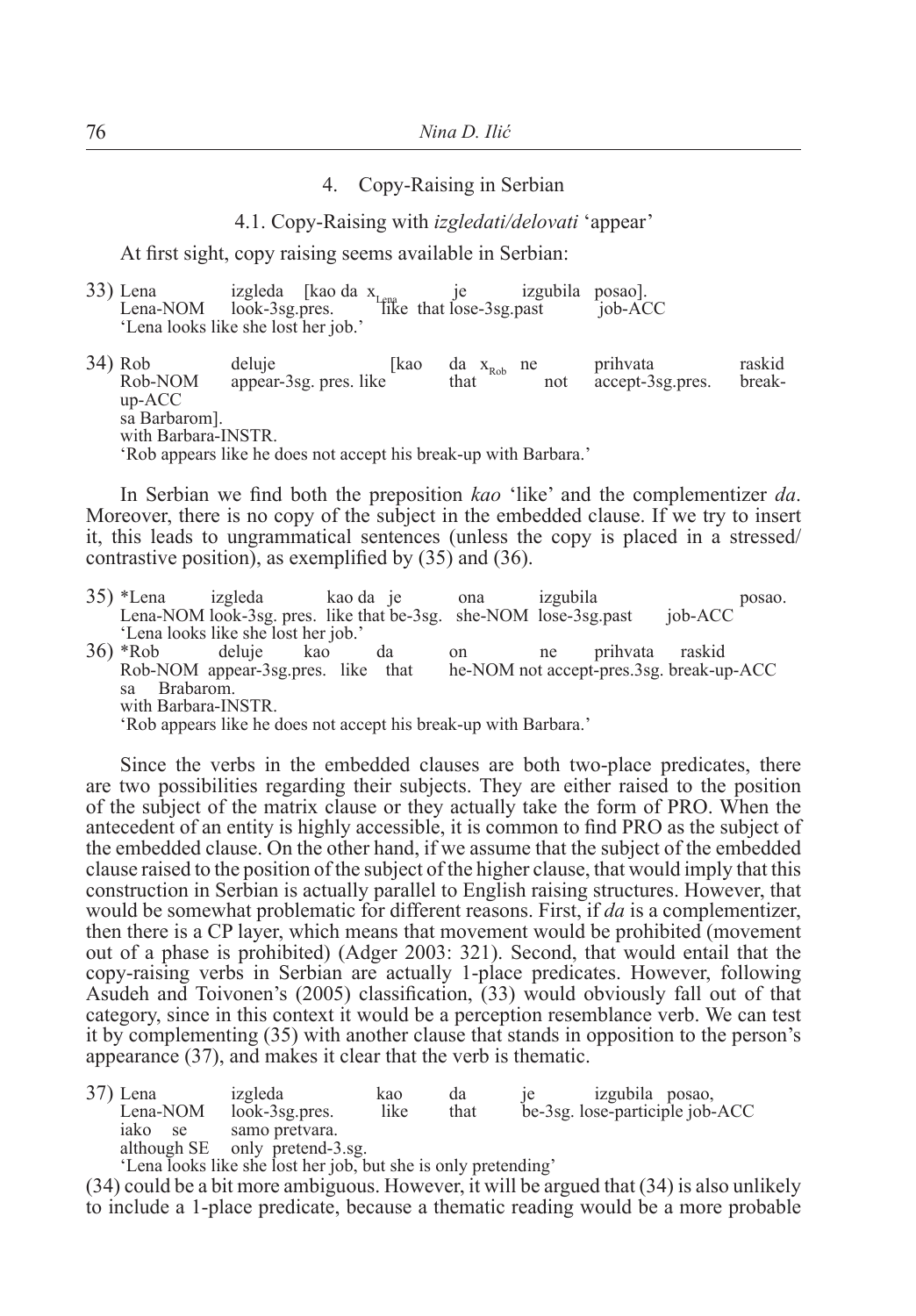option than a non-thematic one, if we apply the same test. Potsdam and Runner's (2001) paraphrase 'act like' could be successfully applied to the example (36). The test used above yields a similar interpretation, given in (38):

38) Rob appears like he does not accept his break-up with Barbara, although he is only pretending.

However, I will not completely reject the possibility of a non-thematic reading with the verb *delovati* 'appear' at this point. I will return to this issue in the section 5.

4.2. Copy raising with činiti se 'seem' and dative *mi* 'me'

In the section 2.2, it was mentioned that the semantics of the verb činiti se 'seem' is different from the semantics of *izgledati/delovati* 'appear' and that the verb činiti se 'seem' does not allow adverbs. Therefore, it is expected that this verb behaves differently. Actually, its use is quite restricted in this sense:

39) ?Marko mi se čini kao da  $x_{\text{Marko}}$  me ne razume.<br>Marko-NOM I-DAT SE seem-3sg. pres. like that I-ACC not understand-3sg. pres. Marko seems to me like he does not understand me.

Whereas to some native speakers of Serbian (39) seems acceptable, others reject it or mark its use as highly limited.<sup>6</sup> The construction without the dative *mi* 'me' is even less frequent:

40) \*?Marko se čini kao da  $x_{\text{Marko}}$  me ne razume.<br>Marko-NOM SE seem-3sg. pres. like that I-ACC not understand- 3sg. pres. Marko seems like he does not understand me.

We have seen that it is impossible to use contrastive focusing (9) or topicalization (10) without a personal pronoun in dative case. Moreover, with copy raising verbs, structures without dative pronouns seem to be even more restricted than those which have them.

#### 4.3. Non-subject copy

While considering Serbian copy-raising equivalents, a very interesting example involving a non-subject copy in the embedded clause should also be considered:

41) Ta slika (mi) deluje kao da ju je Milan naslikao. That picture-NOM  $I-DAT$  seem- $3$  sg. pres. like that it-ACC be-3sg. 'That picture appears (to me) like Milan painted it.'

The subject is inanimate. Thus, it cannot be the case that it is something related to its behavior that provides the source of perception (the verb could not be paraphrased as 'act like'). A non-thematic reading, given in (42), is possible.

42) Deluje mi kao da je tu sliku naslikao Milan. Appear-3sg.pres. I-DAT like that be-3sg.that picture-ACC paint-3sg.past Milan-NOM 'It appears (to me) like that picture was painted by Milan.'

This offers an interesting alternative to Potsdam and Runner's (2001) claim that all non-subject copies involve only a thematic reading, because (41) could have a non-

<sup>6</sup> (39) sounds like a marked word order. Speakers always prefer the constructions which begin with the verb, not with the subject.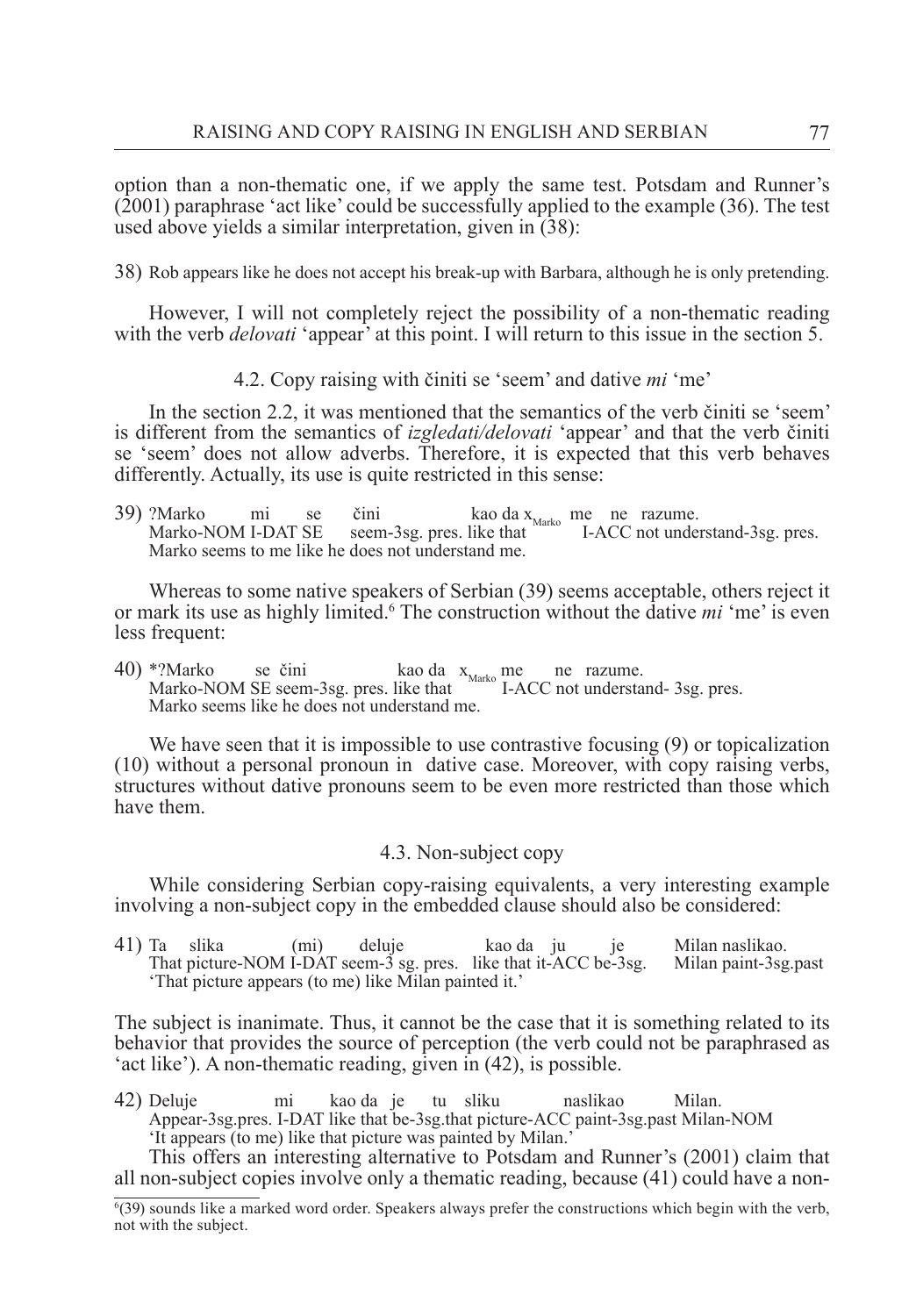thematic reading.<sup>7</sup> Moreover, it is also contrary to what Snider (2005) suggests about those sentences in which there is no token identity between the subject of the matrix and the subject of the embedded clause. The example in (42) only has a non-thematic reading. The meaning of (41) is the same; just the information structure is different. Non-subject copy examples in Serbian go in line with Asudeh and Toivonen's (2005) analysis, which says that real copy raising is non-thematic and that it involves an obligatory pronominal copy. They do not claim that it has to be a subject copy. Actually, there is an example with an object copy that they mention:

43) The corpse seemed like the coroner had done an exceptionally bad job of dissecting it. (Asudeh and Toivonen 2005: 6).

### 5. Discussion

After considering cases with inanimate subjects, the animate subject and the verb *delovati* 'appear', which was claimed to be more likely to get a thematic reading, need to be considered again. The relevant example is repeated in (44).

44) Rob deluje [kao da  $x_{\text{Rob}}$  ne prihvata raskid Rob-NOM appear-3sg pres like that not accept-3sg pres. break-up-ACC that  $\frac{100}{20}$  not accept-3sg.pres. sa Barbarom]. with Barbara-INSTR. 'Rob appears like he does not accept his break-up with Barbara.'

At this point of research, a straightforward answer to the question why a thematic reading is more appropriate cannot be provided. It seems that this verb tells us more about a person's appearance, behavior etc. than about the state of affairs, when the subject is placed in initial position in the sentence. When native speakers of Serbian utter something like (44), they are prone to visualize a person involved and their actions or manners. The test has shown that a thematic reading is more appropriate than a nonthematic one.

It should also be pointed out that, at least in Serbian, speakers do not need to have the source of perception in front of them in order for a sentence to be grammatical. For instance,  $(41)$  could be uttered without having the picture in front of the speaker. Similarly, (45) could be uttered without having Maria in front of the speaker. Thus, the source of perception is not required to be present at the moment of speech.

45) Marija mi deluje kao da je poludela u zadnje vreme. Maria-NOM I-DAT appear-3sg.pres.like that be-3sg. gone crazy in latest time- ACC 'Maria appears (to me) like she has gone crazy lately.'

#### 6. Conclusion

Looking into the phenomena of raising and copy raising in English and Serbian, it has been shown that these constructions differ to a large extent. Whereas the structures in which the subject raises out of the embedded clause and agrees with the matrix verb are common in English, they are ungrammatical in Serbian.

However, there are some specific cases when it is possible to raise a constituent out of the embedded clause in Serbian. Namely, contrastive focusing and topicalization are allowed, though not without limitations. They require the presence of a personal

<sup>7</sup> Consulting native speakers of English, I realized that (41) sounded awkward to some of them. Yet, none of them marked this example as ungrammatical.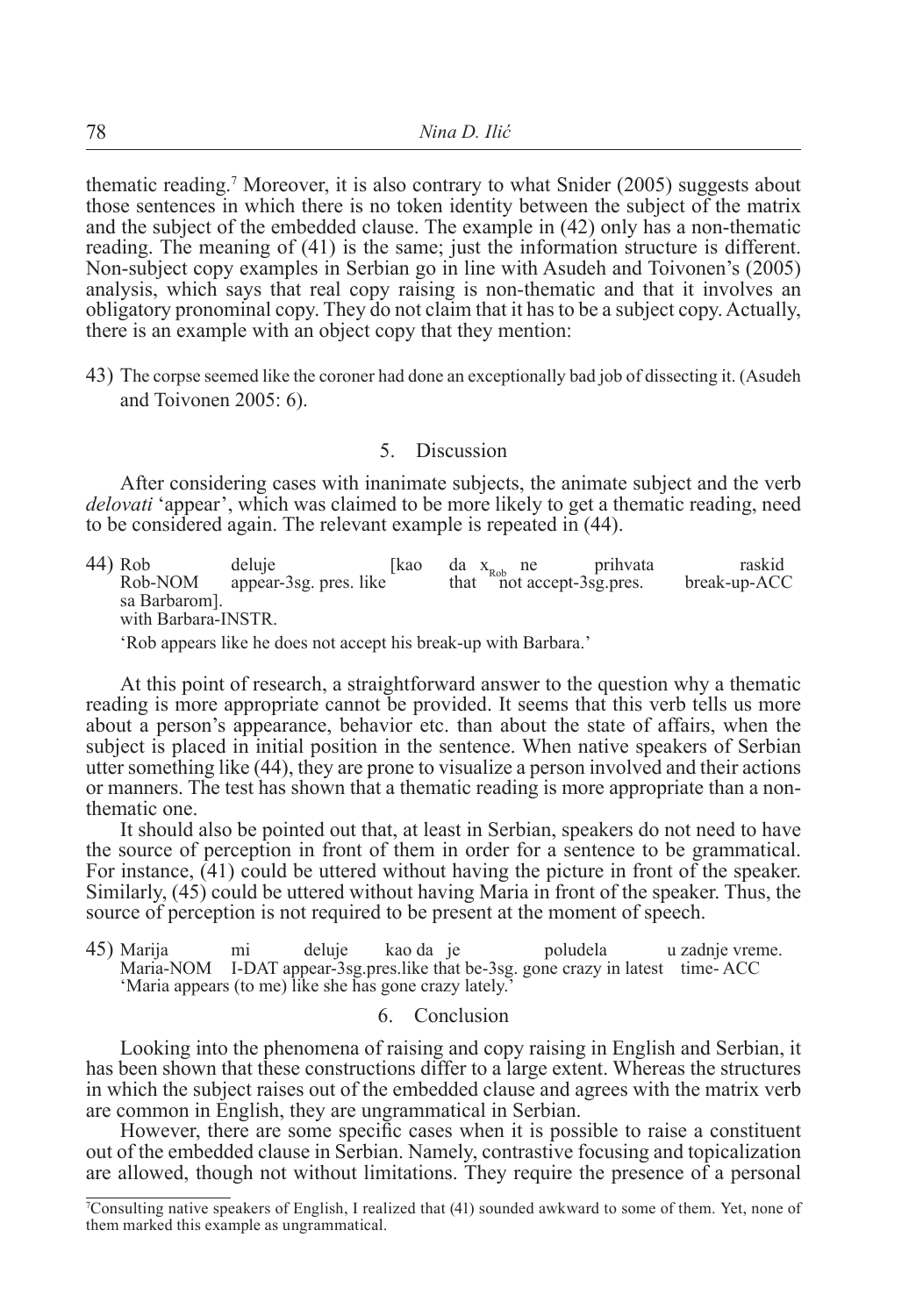pronoun in the dative case. There is no subject-matrix verb agreement in contrastive focusing and topicalization in Serbian.

The only instance of raising which does involve subject-matrix verb agreement is found with inanimate and/or non-referential neuter subjects. The form of the verb is always inflected for the third person neuter gender. Therefore, the data obtained strongly suggest that the verb in Serbian raising constructions gets default agreement. Incongruent raising constructions which are found in Serbian support this claim as well.

As far as copy raising is concerned, the situation is less clear. Serbian copy raising examples include no copy of the subject in the embedded clause at all. If a copy is inserted, the sentence is ungrammatical, unless the context is contrastive. The test used has shown that a thematic-reading is more probable with the verbs *izgledati*/*delovati*  'appear'. This is not the case with the verb činiti se 'seem'*,* whose use is very restricted. Regarding non-subject copy examples, they provide an interesting alternative to the argument that all non-subject copy examples are thematic.

The possibilty of thematic and non-thematic uses of the Serbian verbs *izgledati*/ *delovati* 'appear' open up new directions for future work. The overview of copy raising in Serbian provided in this paper should be a starting line for further research.

#### References

Adger, David. 2003. *Core syntax: a minimalist approach.* Oxford: Oxford University Press. Asudeh, Ash, and Ida Toivonen. "Copy raising and its consequences for perceptual reports".

 http://users.ox.ac.uk/~cpgl0036/pdf/asudeh-toivonen05-JBfest.pdf (15.7.2015) Holmlander, Disa. 2004. "Constructions with the raising verb parecer in

Spanish". Unpublished bachelor thesis, Lund University, Lund, Sweden. Potsdam, Eric, and Jeffrey Runner. 2001. "Richard returns: Copy raising and its implications."In: Mary Andronis, Chris Ball, Heidi Elston, & Sylvain Neuvel eds. 2001. *Papers from the 37th regional meeting of the Chicago Linguistics Society (CLS 37)*. Chicago, IL: Chicago Linguistic Society: 453–468.

Radišić, Milica. "Subject raising and obligatory subject control in Serbian". http://westernlinguistics.ca/Publications/CLA2006/Radisic.pdf (13.7.2015)

Rizzi, Luigi. 1982. *Issues in Italian Syntax*. Dordrecht, Holland: Foris Publications.

Rizzi, Luigi. 1997. "The fine structure of the left periphery". In: L. Haegeman eds. 1997. *Elements of Grammar: Handbook in Generative Syntax*. Dordrecht, Holland; Boston: Kluwer Academic Publishers: 281-337.

Simonović, Marko, and Boban Arsenijević. "Ličnost i bezličnost srpskog glagola trebati: Avanture teorijske lingvistike u prenormiranom domenu". http://www. academia.edu/4269866/Li%C4%8Dnost\_i\_bezli%C4%8Dnost\_srpskog\_glagola\_ trebati\_Avanture\_teorijske\_lingvistike\_u\_prenormiranom\_domenu (10.7.2015)

Snider, Neal. "English Copy Raising". http://lingo.stanford.edu/sag/papers/snider-copy raising paper.pdf  $(25.7.2015)$